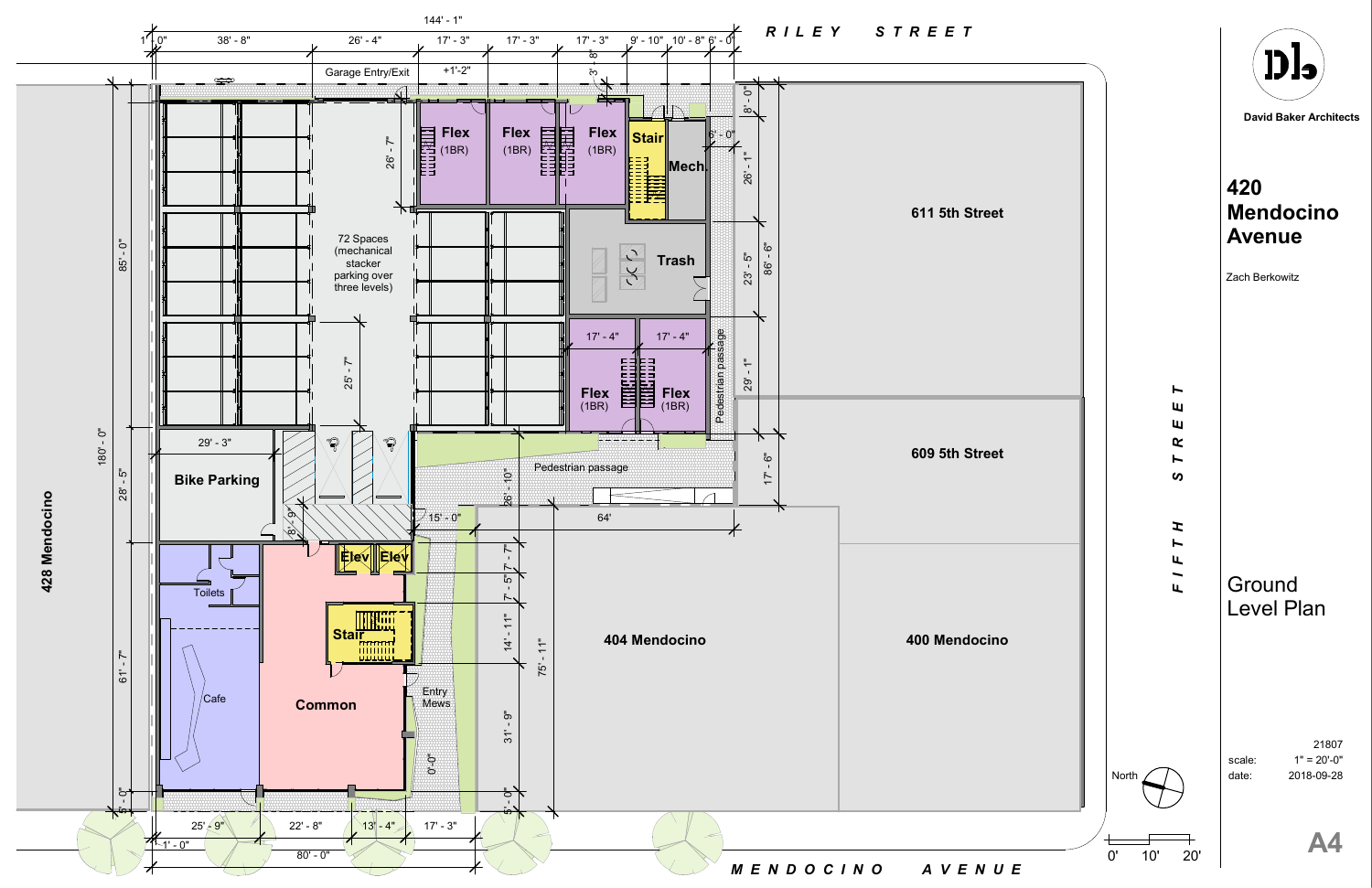$1" = 20'-0"$ 21807 2018-09-28





scale: date:

**David Baker Architects**



# **420 Mendocino Avenue**

### Level 2 Floor Plan

Zach Berkowitz

0' 10' 20'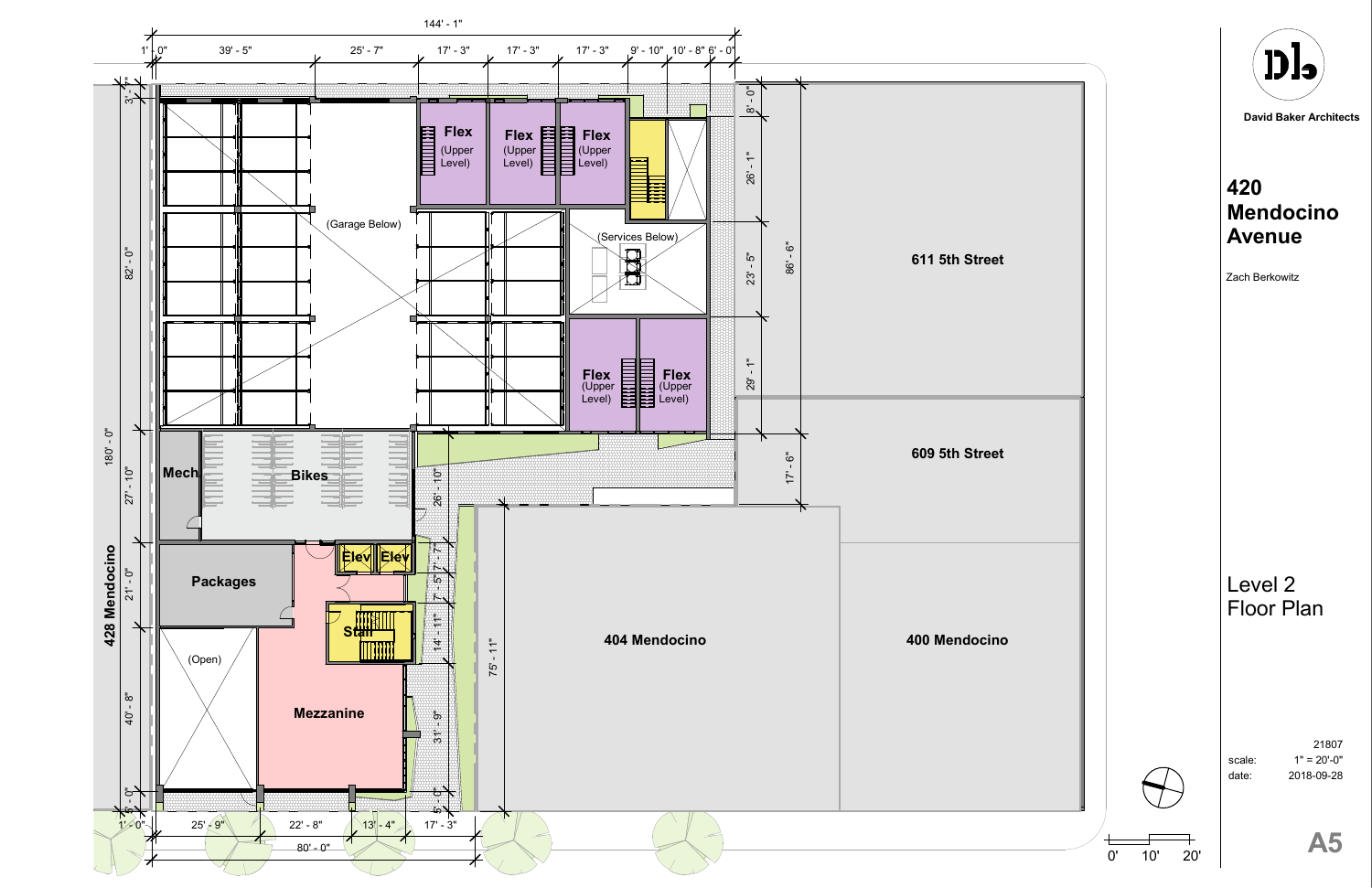



 $1" = 20' - 0"$ 21807 2018-09-28

scale: date:

**David Baker Architects**



# **420 Mendocino Avenue**

### Level 3 Floor Plan

Zach Berkowitz



North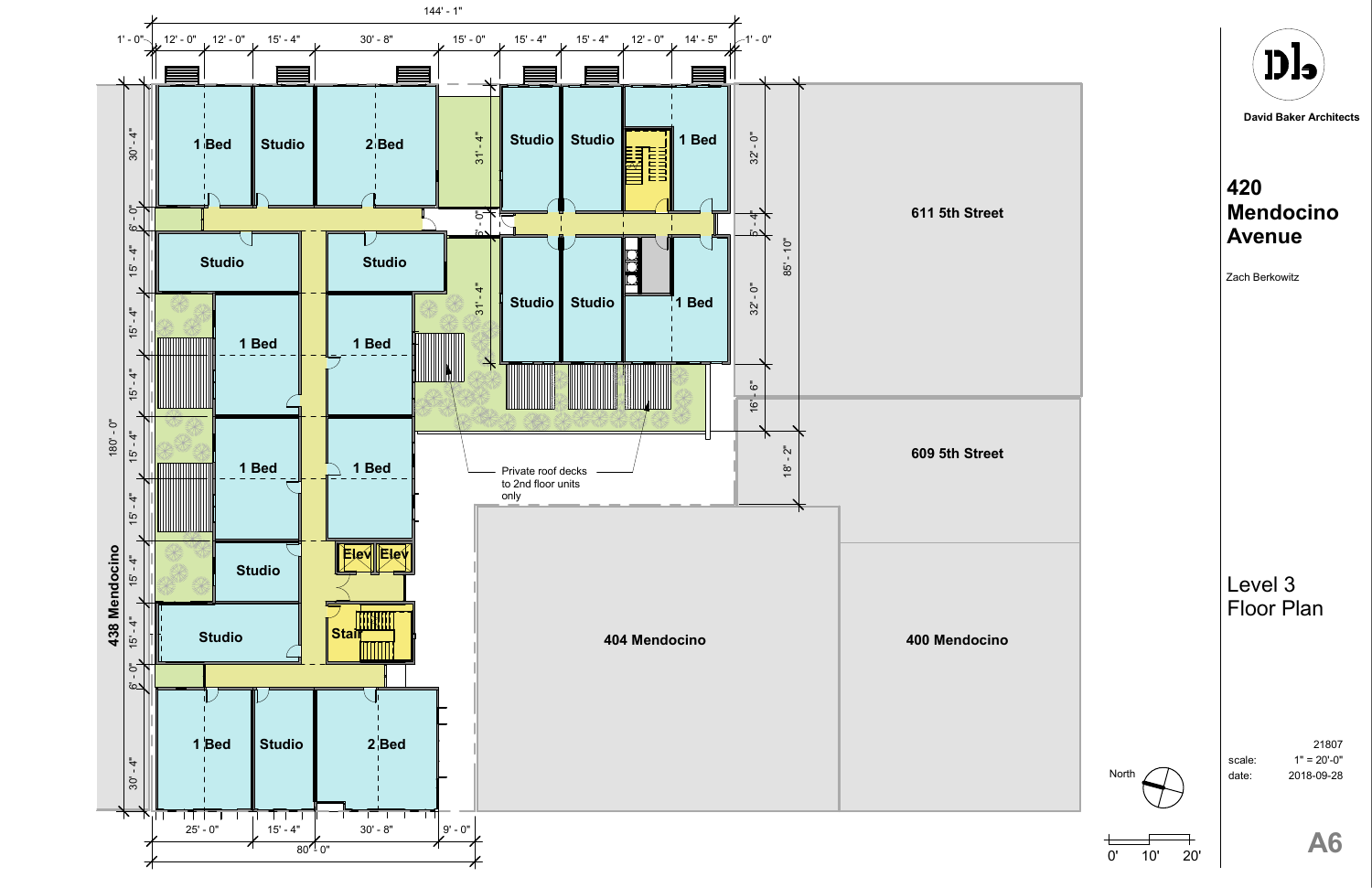$1" = 20' - 0"$ 21807 2018-09-28





scale: date:

**David Baker Architects**



# **420 Mendocino Avenue**

#### Levels 4-6 Floor Plans

Zach Berkowitz

0' 10' 20'

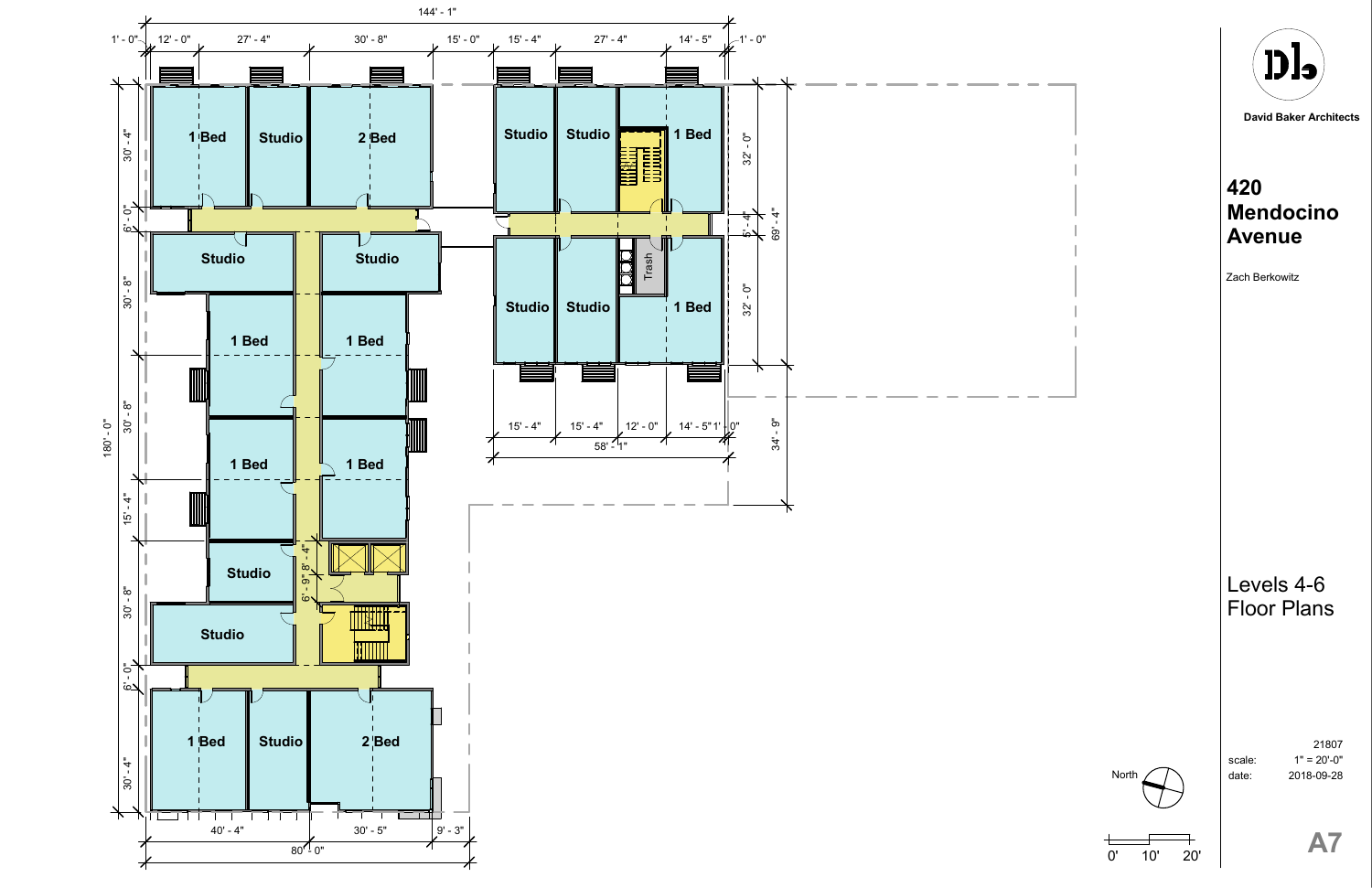$1" = 20'-0"$ 21807 2018-09-28







scale: date:

**David Baker Architects**



# **420 Mendocino Avenue**

#### Level 7 Floor Plan

Zach Berkowitz